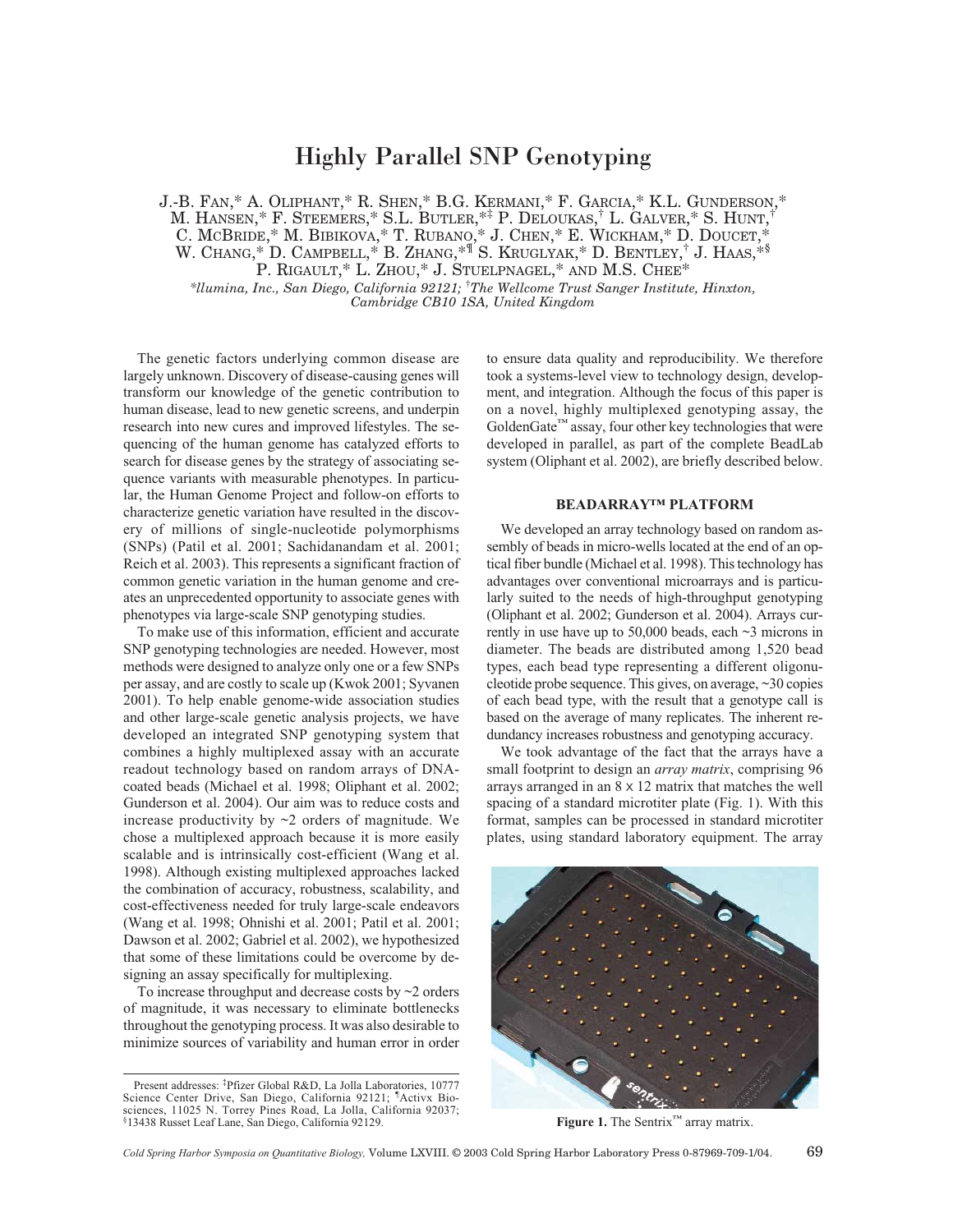matrix is then mated to the microtiter plate, allowing 96 hybridizations to be carried out simultaneously. At the current multiplex level of 1,152, a total of  $\sim$ 110,000 genotypes can be obtained from each matrix of 96 arrays.

#### **BEADARRAY READER**

Scanners for conventional microarrays typically have imaging spot sizes in the range of 3–5 microns, insufficient to resolve the ~5-micron-spaced features on the randomly assembled optical fiber-based arrays. We therefore developed a compact confocal-type imaging system with ~0.8-µm resolution and two-laser illumination (532) and 635 nm; Barker et al. 2003). This scanner is able to image a 96-array matrix in both color channels in about 1.5 hours, which allows a throughput of  $\sim$ 8–10 array matrices, corresponding to  $\sim$ 1 million genotypes, per scanner per day.

## **AUTOMATION AND A LABORATORY INFORMATION MANAGEMENT SYSTEM**

Automation of a process can be achieved by building a custom instrument that performs multiple functions without human intervention. However, mechanical integration tends to be inflexible: Even minor changes in the process might require a costly redesign of the instrument. An alternative strategy is to keep the system modular, and loosely but accurately coupled through a laboratory information management system (LIMS), designed handin-hand with automation (Oliphant et al. 2002). This flexible design philosophy is well-suited to molecular biology assays, which can be both complex and rapidly evolving.

In collaboration with Wildtype Informatics, we developed a LIMS that tracks objects as they are processed through the laboratory. Physical objects that contain samples and reagents, such as microtiter plates and array matrices, are bar-coded. The LIMS supervises each step where information is associated with a new object. For example, when samples are transferred from one plate to another, the robot application requests permission from LIMS to perform the process for the specified plate bar codes. Should LIMS approve the transaction, the robot proceeds with the process and sample transfer. After the process and sample transfers are complete, LIMS is automatically updated with the bar code information. This fail-safe approach, called positive sample tracking, eliminates common sources of human error, such as mislabeling and plate mix-ups.

# **OLIGATOR® DNA SYNTHESIZER**

SNP assays require one or more oligonucleotides (the GoldenGate assay requires  $3n + 3$  oligonucleotides for *n* SNPs), which are most efficiently generated by de novo chemical synthesis. Anticipating a need to create millions of SNP assays, we developed a high-throughput, low-cost centrifugal oligonucleotide synthesizer (Lebl et al. 2001). This LIMS-integrated automated instrument is able to produce hundreds to thousands of oligonucleotides per day. With this technology, we are able to develop SNP genotyping assays on a genome-wide scale, rapidly and cost-effectively.

## **DESIGN OF A HIGHLY MULTIPLEXED SNP GENOTYPING ASSAY**

The GoldenGate assay was developed specifically for multiplexing to high levels while retaining the flexibility to choose any SNPs of interest to assay. There are a number of key design elements. In particular, the assay performs allelic discrimination directly on genomic DNA (gDNA), generates a synthetic allele-specific PCR template afterward, then performs PCR on the artificial template. In contrast, conventional SNP genotyping assays typically use PCR to amplify a SNP of interest. Allelic discrimination is then carried out on the PCR product. By reversing the conventional order, we require only three universal primers for PCR, and eliminate primer sequence-related differences in amplification rates between SNPs. We also attach the gDNA to a solid support prior to the start of the assay proper. After attachment, assay oligonucleotides targeted to specific SNPs of interest are annealed to the gDNA (Fig. 2). This attachment step improves assay specificity by allowing unbound and nonspecifically hybridized oligonucleotides to be removed by stringency washes. Correctly hybridized oligonucleotides remain on the solid phase.

Two allele-specific oligonucleotides (ASOs) and one locus-specific oligonucleotide (LSO) are designed for each SNP (Fig. 2). Each ASO consists of a 3´ portion that hybridizes to gDNA at the SNP locus, with the 3´ base complementary to one of two SNP alleles, and a 5´ portion that incorporates a universal PCR primer sequence (P1 or P2, each associated with a different allele). The LSOs consist of three parts: At the 5´ end is a SNP locusspecific sequence; in the middle is an address sequence, complementary to one of 1,520 capture sequences on the array; and at the 3´ end is a universal PCR priming site (P3´). Currently, a typical multiplex pool is designed to assay 1,152 SNPs, and thus contains 2,304 ASOs and 1,152 LSOs. The additional capacity of the array provides some room for expansion of the multiplex pool.

After the annealing and washing steps, an allele-specific primer extension step is carried out. This employs DNA polymerase to extend ASOs if their 3´ base is complementary to their cognate SNP in the gDNA template (Pastinen et al. 2000). Allele-specific extension is followed by ligation of the extended ASOs to their corresponding LSOs, to create PCR templates. Requiring the joining of two fragments to create a PCR template provides an additional level of genomic specificity. Any residual incorrectly hybridized ASOs and LSOs are unlikely to be adjacent, and therefore should not be able to ligate.

Next, the primers P1, P2, and P3 are added. P1 and P2 are fluorescently labeled, each with a different dye. For the SNP illustrated in Figure 2, where A and G represent the two alleles, the expected products are P1-A-P3 in the case of an AA homozygote, P2-G-P3 in the case of a GG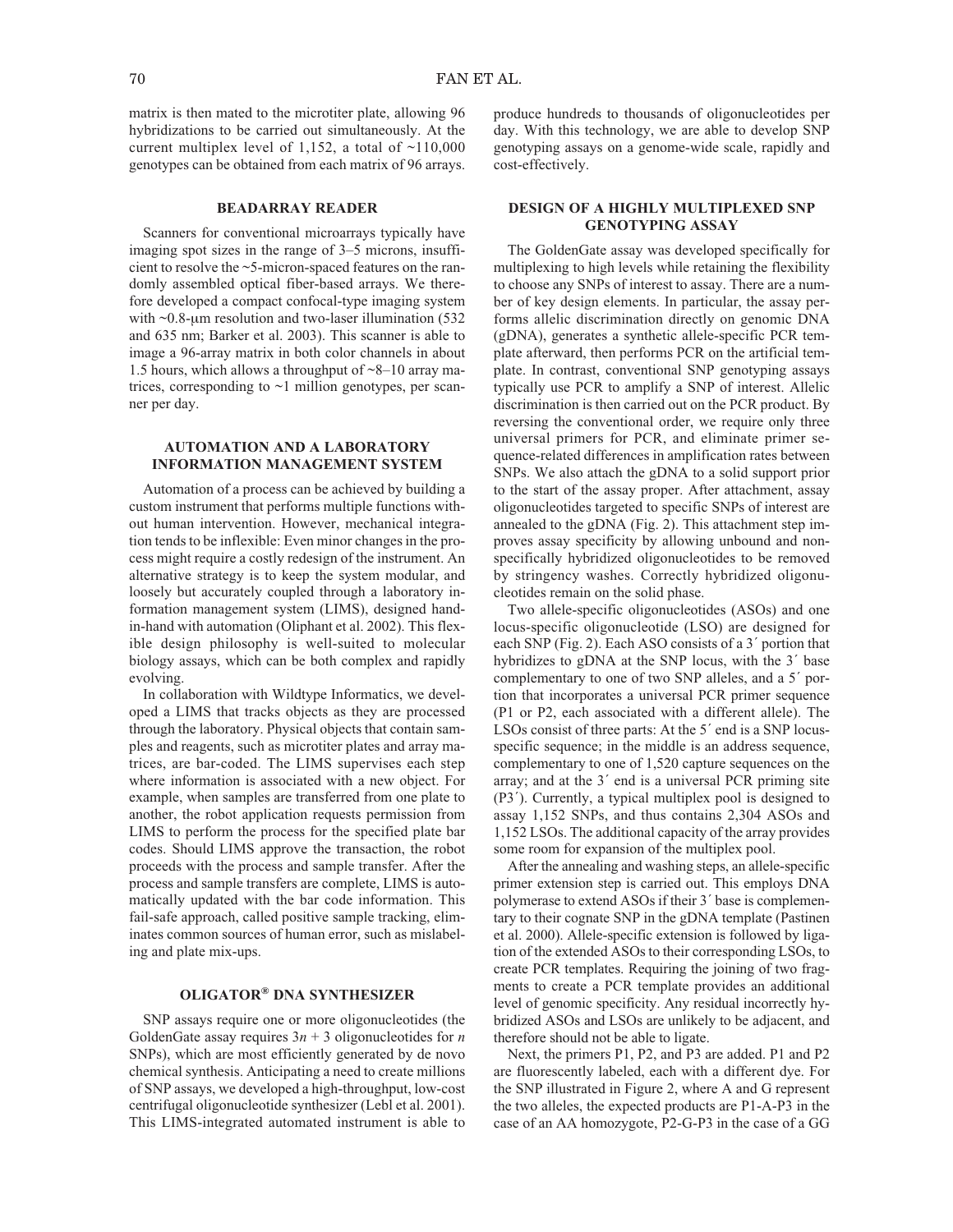

**Figure 2.** The GoldenGate SNP genotyping assay scheme. See Appendix for detailed procedures.

homozygote, or an equimolar mixture of P1-A-P3 and P2-G-P3 in the case of an AG heterozygote. Because P1 is associated with the A allele and P2 with the G allele, the ratio of the two primer-specific fluorescent signals identifies the genotype as AA, AG, or GG.

Each SNP is assigned a different address sequence, which is contained within the LSO. Each of these addresses is complementary to a unique capture sequence represented by one of the bead types in the array. Therefore, the products of the 1,152 assays hybridize to different bead types in the array, allowing all 1,152 genotypes to be read out simultaneously. This universal address system, consisting of artificial sequences that are not SNP specific, allows any set of SNPs to be read out on a common, standard array (Gerry et al. 1999; Cai et al. 2000; Chen et al. 2000; Fan et al. 2000; Iannone et al. 2000). This provides flexibility and reduces array manufacturing costs. Custom sets of assays can be made on demand, simply by building the address sequences into the SNP-specific assay oligonucleotides. The use of universal PCR primers to associate a fluorescent dye with each SNP allele also saves on costs. Because only three primers, two labeled and one unlabeled, are needed regardless of the number of SNPs to be assayed, the primer costs are negligible, as they are amortized over large numbers of assays.

The GoldenGate assay uses  $~10$  bp surrounding the SNP. Either strand can be chosen for the assay, but we use design rules to designate a preferred strand. The ASOs are designed to have a  $T<sub>m</sub>$  of 60 $\rm{^{\circ}C}$  (57–62 $\rm{^{\circ}C}$ ), whereas the LSO has a  $T<sub>m</sub>$  of 57<sup>o</sup>C (54–60<sup>o</sup>C). It is possible to design a similar assay that omits the allele-specific polymerase extension step. However, we have found that allelic discrimination using polymerase, followed by ligation, increases the signal-to-noise ratio (data not shown) (Abravaya et al. 1995). Another advantage is that a variable gap between the ASOs and LSO (typically 1–20 bases) provides flexibility to position the LSO to avoid unfavorable sequences.

## **GENOTYPING RESULTS**

To date, we have developed well in excess of 100,000 SNP assays. Representative data are shown in Figure 3. Figure 3A shows a fluorescence image from a single array in a 96-array matrix. The image is a false-color composite of the Cy3 (green) and Cy5 (red) images collected in separate channels. A portion of the image is expanded in Figure 3B to show individual beads. Red and green beads are indicative of homozygous genotypes. Yellow indicates a heterozygous genotype, resulting from the presence of both Cy3 and Cy5 on the same bead (Fig. 2). In the next stage of data processing, a trimmed mean intensity is calculated for each bead type, for both Cy3 and Cy5 (on average, there are ~30 beads of each of the 1,520 bead types in an array). Figure 3C shows trimmed mean intensities for 96 DNA samples genotyped on one SNP. The SNP is one of 1,152 assayed in a multiplex pool. As shown, the 96 DNA samples cluster into three groups, showing that all three genotypes are represented in the sample set.

Actual genotype calls are made after transforming the intensity values into modified polar coordinates (Fig. 4). By taking into account the intensity distribution of beads, averaging, and rejecting outliers, measurement precision is improved (Fig. 4A vs. 4B and 4C vs. 4D). It is also shown in Figure 4 that occasional beads are outliers, and would, on their own, give inaccurate genotypes. Even though there are relatively few such beads, they could have a detrimental impact given the requirements for low error rates in large-scale genotyping studies. However, the redundancy in the system ensures a minimum of 5 beads of each type, greatly reducing the chance of an incorrect call.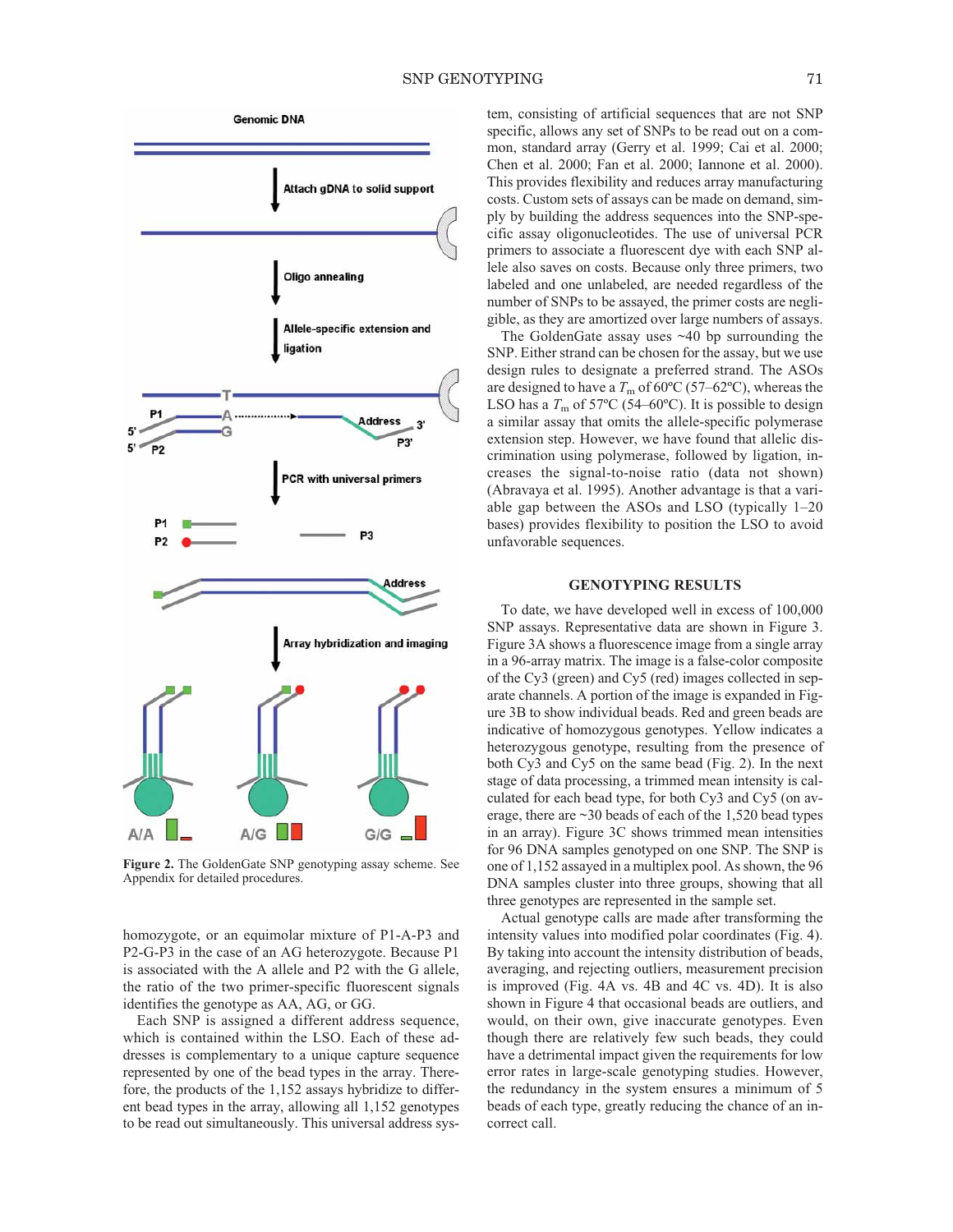

**Figure 3.** Views of genotyping data. (*A*) Fluorescence hybridization image of an ~1.4-mm-diameter optical fiber bundle containing 49,777 fibers in a monolithic, hexagonally packed array. (*B*) A portion of the hybridization image magnified to show individual beads. (*C*) Genotype calls for a single SNP on 96 DNA samples.



**Figure 4.** Genotyping data for one SNP in a 1,152 multiplex pool. Genotyping plots were created by graphing normalized Intensity (R = normalized X + normalized Y) vs. Theta =  $^2/\pi$  Tan<sup>-1</sup>(Cy5/Cy3). (A) Bead type data f genotypes. Each data point represents a trimmed mean intensity derived from a population of beads. (*B*) Data from individual beads corresponding to the three data points shown in *A*. (*C*) Same as *A*, for 383 of 384 DNAs (one DNA sample failed to yield data for this SNP). The number of DNAs in each genotype cluster is shown above the *x* axis. (*D*) Same as *B*, showing individual bead data for all 383 DNAs.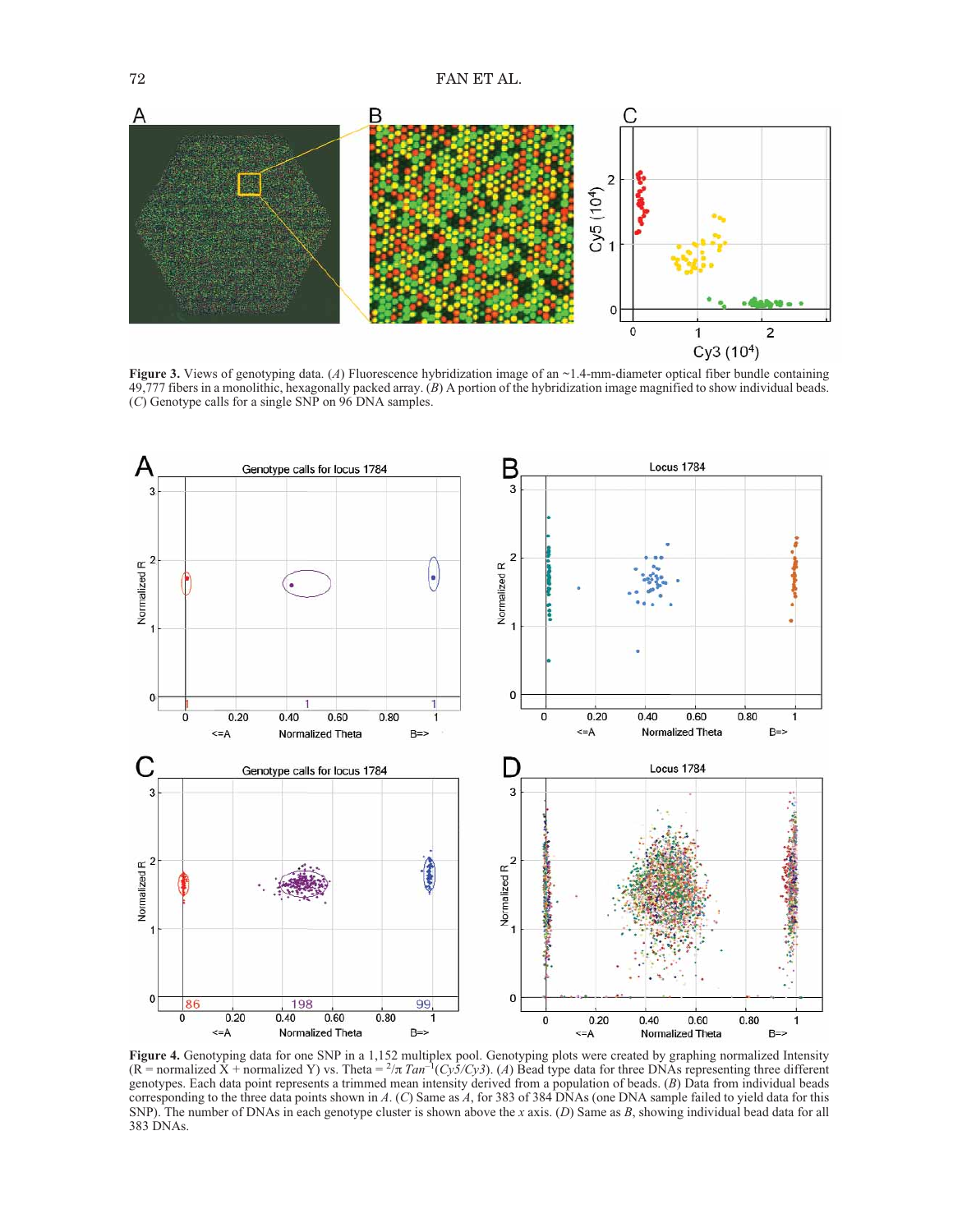# **ASSAY CONVERSION RATES**

The fraction of SNPs that can be converted to working assays influences cost and the probability that any particular SNP can be genotyped. Currently, for most genetic studies, cost is of greater importance, and we maximize the assay conversion rate by using bioinformatic screens to rank SNPs according to likelihood of success. Sequences flanking the targeted SNP are evaluated on sequence composition and the presence of duplicated or more highly repetitive sequences, palindromes, and neighboring polymorphisms. The algorithm generates a quantitative score that reflects the likelihood of successfully developing an assay. Therefore, assay conversion rates depend on the quality of the set of input SNPs (e.g., some sets contain a higher fraction of sequencing errors and rare polymorphisms), whether or not we apply a bioinformatic screen, and the rigor of the screen. The quality of the oligonucleotides used in the assay is also an important factor. Given these variables, we have obtained assay conversion rates ranging from <50% to >97%. From a random sampling of dbSNP (http://www. ncbi.nlm.nih.gov/SNP/), attempting assays on both strands, we obtained an assay conversion rate of 81% (87% when excluding sequences that could not be assayed by other methods). This compares favorably to other technologies (Ohnishi et al. 2001; Gabriel et al. 2002; Hardenbol et al. 2003; Phillips et al. 2003).

Recently, many high-quality "double-hit" SNPs have been deposited in dbSNP (Reich et al. 2003; J. Mullikin, pers. comm.). These have each allele supported by two independent sequence reads, and therefore are more likely to be genuine SNPs and to have a relatively high minor allele frequency. To estimate the upper bound of our ability to convert candidate SNPs into assays, we selected 17,280 SNPs (corresponding to  $15 \times 1,152$  multiplexes) that were predicted to have the highest likelihood of success from a collection of  $\sim$ 124,000 double hit SNPs ( $\sim$ 14%). By choosing double-hit SNPs for this experiment, we effectively avoided the confounding variable of SNP quality (i.e., sequencing errors and rare SNPs). We developed assays for 10 x 1,152 SNPs on both strands, and assays for a further 5 x 1,152 SNPs on one strand only. This allowed us to compare success rates between the two levels of coverage. We obtained assay conversion rates of 96–99% when assaying both strands and using the best strand, and 94–96% when assaying a single strand (Table 1). Because these assays were carried out on the highest quality SNPs, we expect success rates to be more typically in the range of 90% when developing assays for double-hit SNPs on one strand, our standard approach.

Most of our assays have been developed at 1,152-plex, but we recently increased multiplexing levels to 1,536 plex. We have not yet determined the limits of multiplexing for this assay, but we have achieved excellent accuracy and call rates at multiplex levels of 1,152 to 1,536.

## **ACCURACY**

There are several ways to estimate accuracy, including reproducibility, strand correlation, concordance with other genotyping methods, and consistency of Mendelian inheritance. Each measure has strengths and weaknesses (Oliphant et al. 2002). Here we report on an analysis of 5,704 SNPs from human chromosome 20. In a study of a 10-Mb region of Chromosome 20 (Contig NT\_011362.7; 3,726,000 - 13,824,000 bp), 11,328 SNPs were selected for assay development. All assays were developed on both strands at a multiplex level of 1,152 and used to genotype 384 samples, including 100 unrelated African-Americans, 191 Caucasians (95 individuals from 12 three-generation Utah CEPH families and 96 UK Caucasians), 32 Japanese and 10 Chinese DNAs and controls,

| Bundle          | Multiplex | Successful<br>assays | Successful<br><b>DNAs</b> | Conversion<br>rate $(\%)$ | Called<br>genotypes | Possible<br>genotypes | Call<br>rate $(\%)$ |
|-----------------|-----------|----------------------|---------------------------|---------------------------|---------------------|-----------------------|---------------------|
| DS <sub>1</sub> | 1,152     | 1,136                | 95                        | 99                        | 107,882             | 107,920               | 99.96               |
| DS 2            | 1,152     | 1,129                | 95                        | 98                        | 107,232             | 107,255               | 99.98               |
| $DS_3$          | 1,152     | 1,132                | 95                        | 98                        | 107,515             | 107,540               | 99.98               |
| $DS_4$          | 1,152     | 1,134                | 95                        | 98                        | 107,704             | 107,730               | 99.98               |
| $DS_5$          | 1,152     | 1,121                | 95                        | 97                        | 106,464             | 106,495               | 99.97               |
| $DS_6$          | 1,152     | 1,112                | 95                        | 97                        | 105,619             | 105,640               | 99.98               |
| $DS_7$          | 1,152     | 1,112                | 95                        | 97                        | 105,575             | 105,640               | 99.94               |
| $DS_8$          | 1,152     | 1,120                | 95                        | 97                        | 106,376             | 106,400               | 99.98               |
| $DS_9$          | 1,152     | 1,114                | 95                        | 97                        | 105.794             | 105,830               | 99.97               |
| $DS_10$         | 1,152     | 1,107                | 95                        | 96                        | 105,139             | 105,165               | 99.98               |
| $SS_1$          | 1,152     | 1,101                | 95                        | 96                        | 104,540             | 104,595               | 99.95               |
| $SS_2$          | 1,152     | 1,107                | 95                        | 96                        | 105,111             | 105,165               | 99.95               |
| $SS_3$          | 1,152     | 1,097                | 95                        | 95                        | 104.189             | 104.215               | 99.96               |
| $SS_4$          | 1,152     | 1,086                | 95                        | 94                        | 103.132             | 103.170               | 99.96               |
| $SS_5$          | 1,152     | 1,084                | 95                        | 94                        | 102,947             | 102,980               | 99.97               |
| <b>Total</b>    | 17,280    | 16,692               | 95                        | 97                        | 1,585,219           | 1,585,740             | 99.97               |

**Table 1.** Assay Development and Genotyping Results for 17,280 SNPs

Each bundle corresponds to a SNP set assayed as a multiplex pool. All the assays are read out on a single array per sample (96 samples per 96-array matrix). Each sample plate contained 95 DNAs and a negative control. The first ten SNP sets, designated DS, were assayed on both strands. The remaining five SNP sets, designated SS, were assayed on one strand only. The DS and SS sets are sorted in the table by assay conversion rate.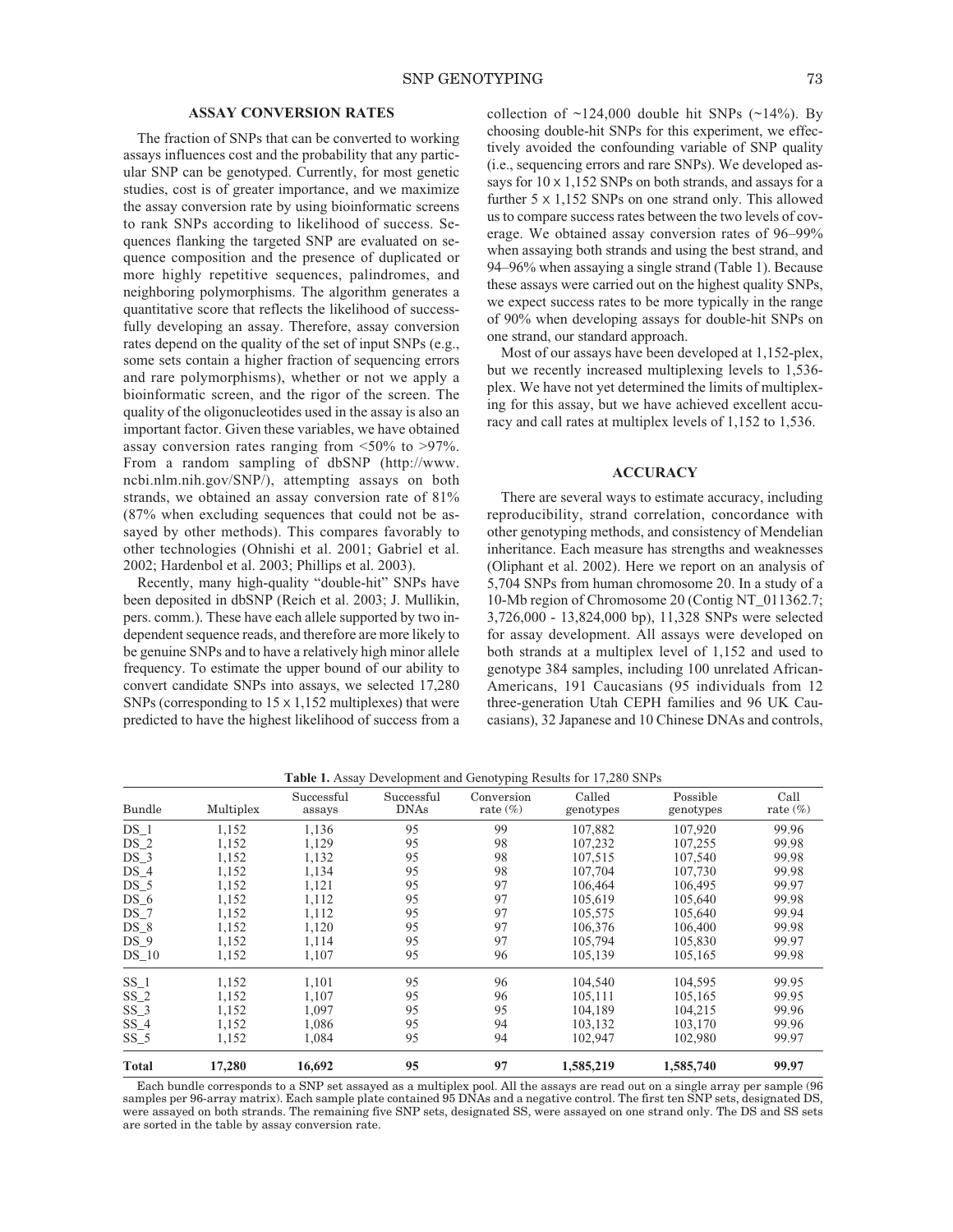including 32 duplicated DNAs. A total of 5,704 SNPs with a minor allele frequency of ≥4% in the combined set of DNA samples was selected for further analysis. Figure 4 shows genotyping data for one of the SNPs in this study. A linkage disequilibrium analysis of these data will be published elsewhere (P. Deloukas).

We used duplicate genotypes (from assays on both strands and DNA duplicates) and inheritance (CEPH family panel only) to identify discrepant genotypes. After removing 5 DNAs with poor results, the GenCall confidence score (provided with each genotype; see Analysis section below) was used as a threshold. The genotypes retained above the cutoff had a concordance rate of >99.7%. In addition, 566 of the 5,704 SNPs were also genotyped using the Homogeneous Mass Extend assay and MALDI-TOF mass spectrometry (CEPH panel only; P. Deloukas and colleagues, Wellcome Trust Sanger Institute). The concordance between the two different methods was 99.68%, based on a total of 27,901 genotypes.

We have also estimated accuracy from the sum of reproducibility and heritability errors for the data sets shown in Table 1. The accuracy of each of the 15 data sets shown in the table was ~99.9%. These results are consistent with a number of other studies (A. Oliphant, unpubl.) that have estimated the accuracy of genotypes after applying quality cutoffs to be in the range of 99.7–99.9%.

#### **CALL RATE**

There is a tradeoff between accuracy and call rate, which is also an important genotyping performance metric. We define the call rate as the fraction of genotype calls that are made as a fraction of possible calls, excluding unsuccessful assays. In the Chromosome 20 study described above, the overall accuracy of ~99.7% was achieved with an average call rate of 91.7%. We have since achieved even higher call rates while maintaining high accuracy. The more recent data set shown in Table 1 had a total of 1,585,219 genotypes called of a possible 1,585,740, for a call rate of 99.97%.

# **THE IMPORTANCE OF DNA QUALITY AND QUANTITY**

We have analyzed the effects of key assay variables on data quality and found that gDNA concentration and purity are the most important variables in routine operation. Figure 5 shows the reproducibility of the GoldenGate assay as a function of the amount of input gDNA. A major advantage of a highly multiplexed assay is that relatively little DNA is consumed per genotype, assuming that many SNPs are assayed per sample. We routinely use 200 ng of gDNA for SNP assays multiplexed at 1,152 plex. At this level of multiplexing, DNA consumption is  $\sim$ 0.2 ng per genotype. Furthermore, we have shown that the assay works well with amplified gDNA, allowing large-scale genotyping from only  $\sim$  10 ng of gDNA (D.L. Barker et al., in prep.).

#### **ASSAY CONTROLS**

Internal controls are used to monitor key steps in the procedure. These include gDNA/oligo annealing, PCR, array hybridization, and imaging. For example, assay specificity is checked by assaying nonpolymorphic sites in the genome with an ASO pair, of which one is a perfect match and the other a 3´ end mismatch. To illustrate, a site containing a G base might be assayed with an ASO containing a 3´C and a mismatch ASO containing a 3´T. The ratio of signals from the two ASOs is a measure of specificity. Similarly, imbalances in the amplification from P1 and P2 can be detected by assaying a nonpolymorphic site in the genome with two ASOs that are identical except that one incorporates P1 and the other P2. A



**Figure 5.** Relationship between the amount of input genomic DNA and genotyping reproducibility.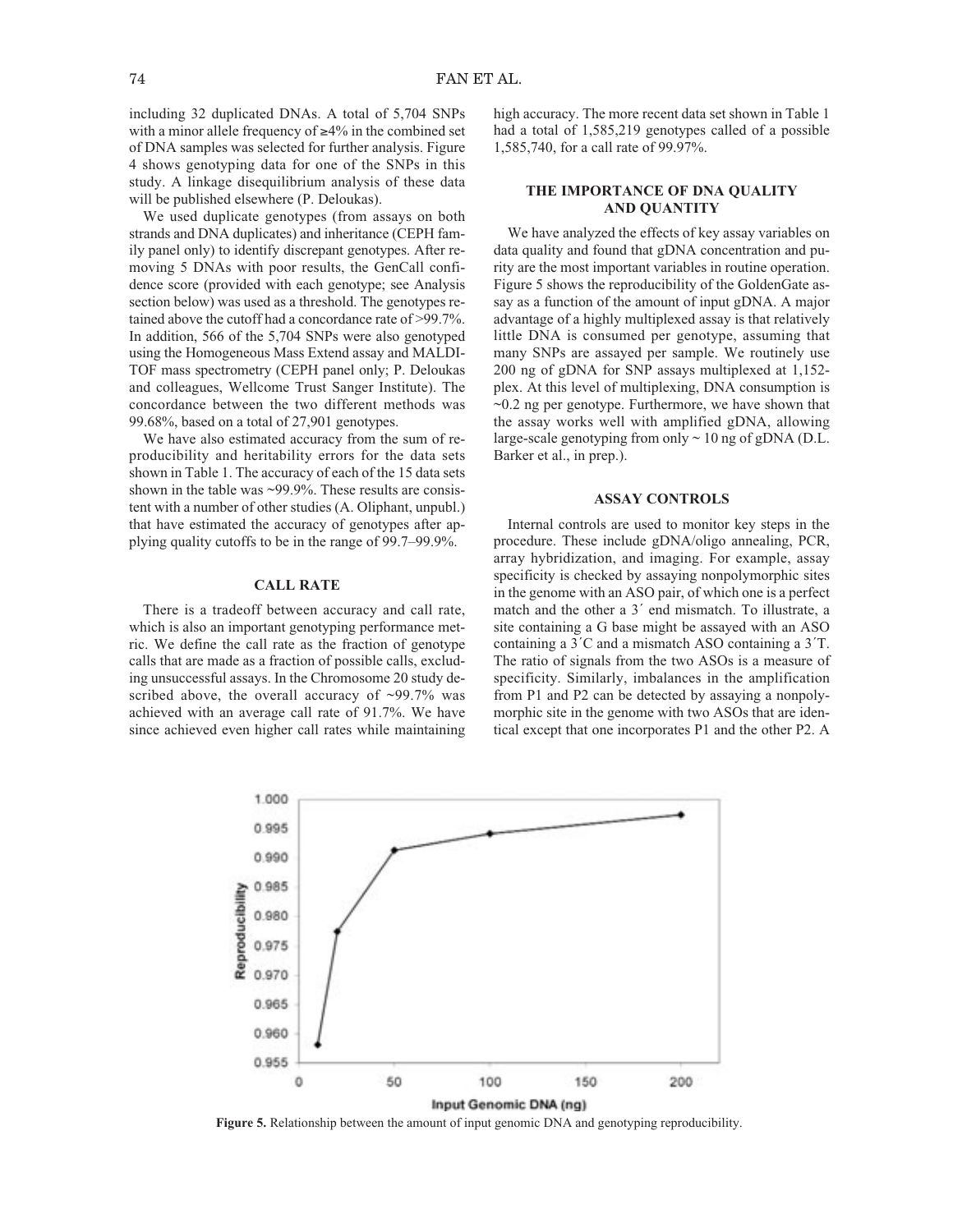double-labeled control is used in array hybridization to check the optical balance of the Cy3 and Cy5 detection channels.

# **ANALYSIS OF LARGE GENOTYPING DATA SETS**

To cope with the large amount of data generated, we developed automated methods to extract and analyze data, and derived quantitative measures of data quality. To call genotypes, we developed GenCall, a software program that interprets sample data using a model based on reference data. GenCall is used in conjunction with GenTrain software, which applies a custom clustering algorithm to a reference data set to obtain a set of locus-specific variables for each SNP. This information is provided as input to GenCall.

GenCall also calculates a quality score for each genotype called, which has been shown to correlate with the accuracy of the genotyping call (Fig. 6) (Oliphant et al. 2002). GenCall scores are in the range of 0 to 1, with 1 indicating the highest probability of the score being accurate. The score reflects the degree of separation between homozygote and heterozygote clusters and the placement of the individual call within a cluster, which can be considered key measures of signal-to-noise in the assay data. Besides being important for quality control of complex lab processes, the ability to evaluate objectively the quality of large data sets also enables process improvement to be carried out in a systematic way.

As shown in Figure 6, lower GenCall scores reflect less correlation between strands. Although the relationship is not linear, it is nevertheless useful in helping to establish a threshold for ensuring data quality. Currently, the relationship between GenCall score and accuracy can only be interpreted within a given study. Given the relatively large sizes of studies being undertaken, and the completeness of the data obtained, this is a minor limitation. Nevertheless, we are working to establish a more uniform relationship between GenCall score and accuracy.

#### **ASSAY PANELS**

Assay panels need to be readily available before any SNP genotyping system can be broadly useful for human genetic studies. We have developed a human linkage mapping panel, comprising  $~1,600$  highly informative SNPs, and a fine mapping panel comprising  $~10,000$ SNPs. We can also easily make custom panels on demand, with a high assay development success rate. The content for these panels can be chosen from the millions of available SNPs.

We are also involved in the International HapMap Project, which aims to create a haplotype map of the human genome and to make this information freely available in the public domain. This will enable genome-wide genetic association studies, potentially revolutionizing the search for the genetic basis of common diseases (http:// hapmap.cshl.org). The SNPs are being genotyped in a set of samples representing African, Asian, and Caucasian populations. The data will be used to define haplotype patterns that are common in each population, and to identify a specific set of SNPs ("tag SNPs") that will be maximally informative for future genome-wide association studies. These genome-wide association studies will investigate the role of common variants in common diseases. Illumina is developing the haplotype map for Chromosomes 8q, 9, 18q, 22, and X, covering 15.5% of the genome, and the Wellcome Trust Sanger Institute is analyzing Chromosomes 1, 6, 10, 13, and 20, covering 24% of the genome. Other leading genome centers are also using the GoldenGate assay and the BeadLab system to develop HapMap assays for other regions of the genome, so far totaling an additional ~20%.

## **GENOTYPING RNA**

Inherited variation in allelic mRNA abundance provides a means of studying the genetic basis of gene regulation and may enable associations to be made between genetic variation and disease (Yan et al. 2002; Lo et al. 2003). Studies of this type would benefit from the ability to assay efficiently large sets of SNPs occurring in coding regions (cSNPs). In preliminary studies of the Golden-Gate assay for allele-specific quantitative mRNA profiling, 32 cSNPs were genotyped on matched pairs of DNA and RNA samples isolated from an ovarian tissue (Fig. 7). The RNA samples were first converted to cDNA, then genotyped using the same procedures used for gDNA. Of the 32 cSNPs, two scored as heterozygous in DNA, but

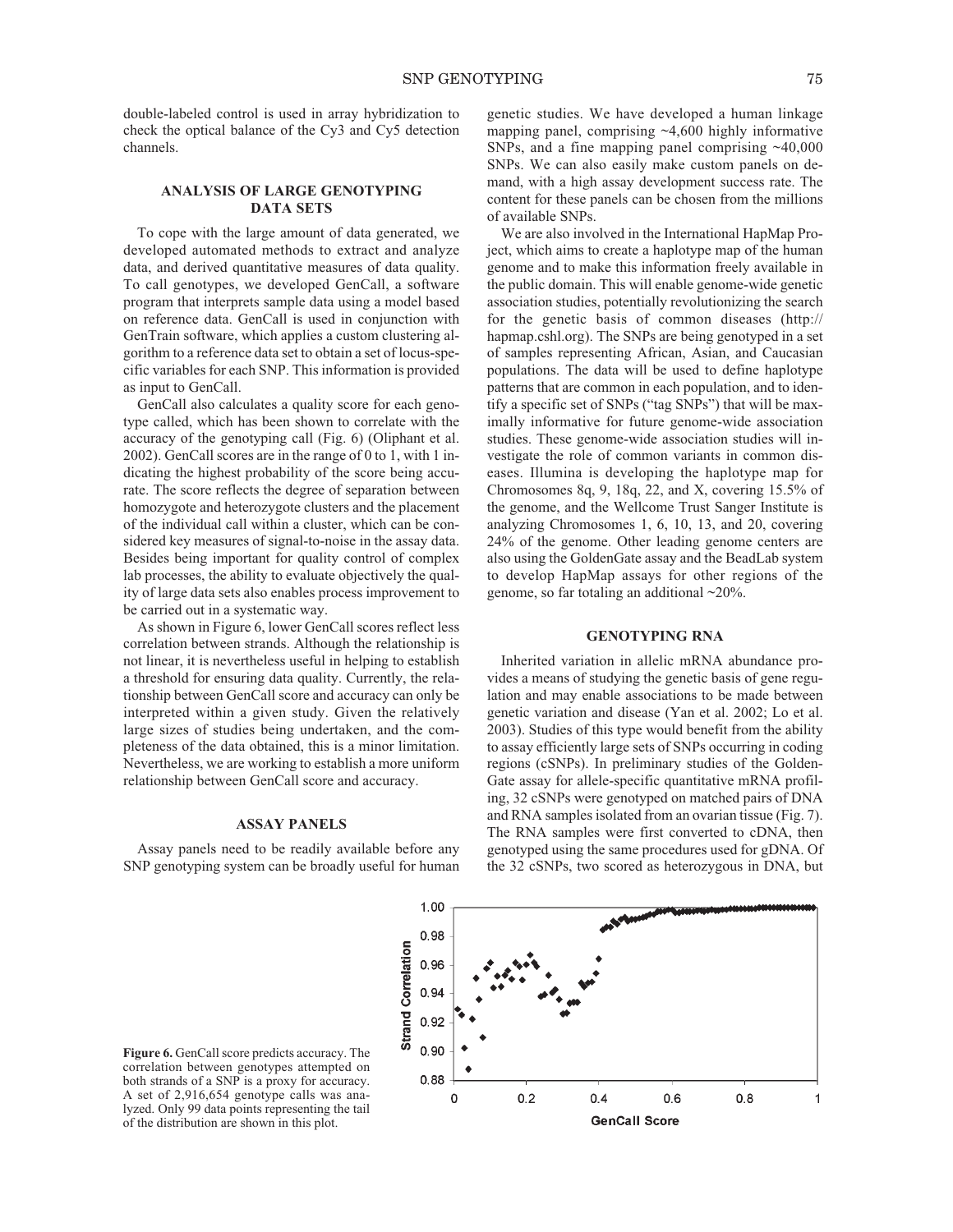

**Figure 7.** Allele-specific expression monitoring. Both genomic DNA and total RNA (converted to cDNA) from an ovarian tissue sample were genotyped for 32 SNPs in gene coding regions. Arrows indicate SNPs, called as heterozygous in gDNA, which show a clear allelic imbalance in mRNA abundance.

showed a strong allele-specific bias in transcript abundance. In addition, assays for 1,152 cSNPs from 450 human cancer-related genes were monitored in pairs of DNA/RNA samples isolated from different human tissues. Of the cSNPs (genes) that were expressed at detectable levels in the RNA and heterozygous in the corresponding genomic DNA, 20% showed differences in allelic abundance at 95% confidence; in many cases, only one allele from a heterozygous genomic locus was detected (J.-B. Fan, unpubl.). These preliminary studies show the feasibility of using the GoldenGate assay to genotype cDNA derived from mRNA populations.

#### **CONCLUSIONS**

We have developed a flexible, accurate, and scalable genotyping system, and have achieved high accuracy together with high call rates. Conventional wisdom was that single-plex assays would be more accurate than highly multiplexed assays, and that it would be difficult to optimize assays in a multiplex format. In fact, our accuracy and call rates are similar to those obtained from single-plex genotyping systems, but at over 1,000 times the assay sequence complexity. These results demonstrate the specificity of the GoldenGate assay format, as well as the reproducibility and accuracy of the BeadArray platform and the BeadLab genotyping system as a whole.

We previously published a ligation-based RNA assay for analysis of mRNA splice variants (Yeakley et al. 2002). In the course of this work, others have also pub-

lished genotyping assays that are conceptually similar (Schouten et al. 2002; Hardenbol et al. 2003), and others have also achieved high multiplexing levels using direct hybridization-based methods, albeit without the flexibility to assay any SNPs of interest (Kennedy et al. 2003). The assay format used by Schouten et al. (2002), which is read out using gel electrophoresis, is used for the analysis of DNA copy number variation, including the detection of deletions in gDNA.

The GoldenGate assay is versatile and can be adapted to a variety of other applications, such as methylation profiling (J.-B. Fan, unpubl.). In addition, since we use a universal address scheme, different address sequences can be assigned to the same SNP locus to interrogate the same SNP in different samples. This strategy can be quite useful for studies that involve many samples but relatively few SNPs, as in some plant and animal breeding applications. We tested this scheme with an experimental design in which a set of 96 SNPs was associated with 10 discrete sets of 96 address sequences and used to genotype 10 samples in parallel, with readout on one array. We obtained exactly the same genotyping results using this pooling scheme as with our standard approach.

In conclusion, we believe that the GoldenGate assay format is an exemplar for a new class of highly multiplexed assays that utilize parallel readout systems. It represents a significant departure from single and low-multiplex assays and is well suited for large-scale analysis of complex biological systems. We expect that large-scale genotyping studies using this approach will help eluci-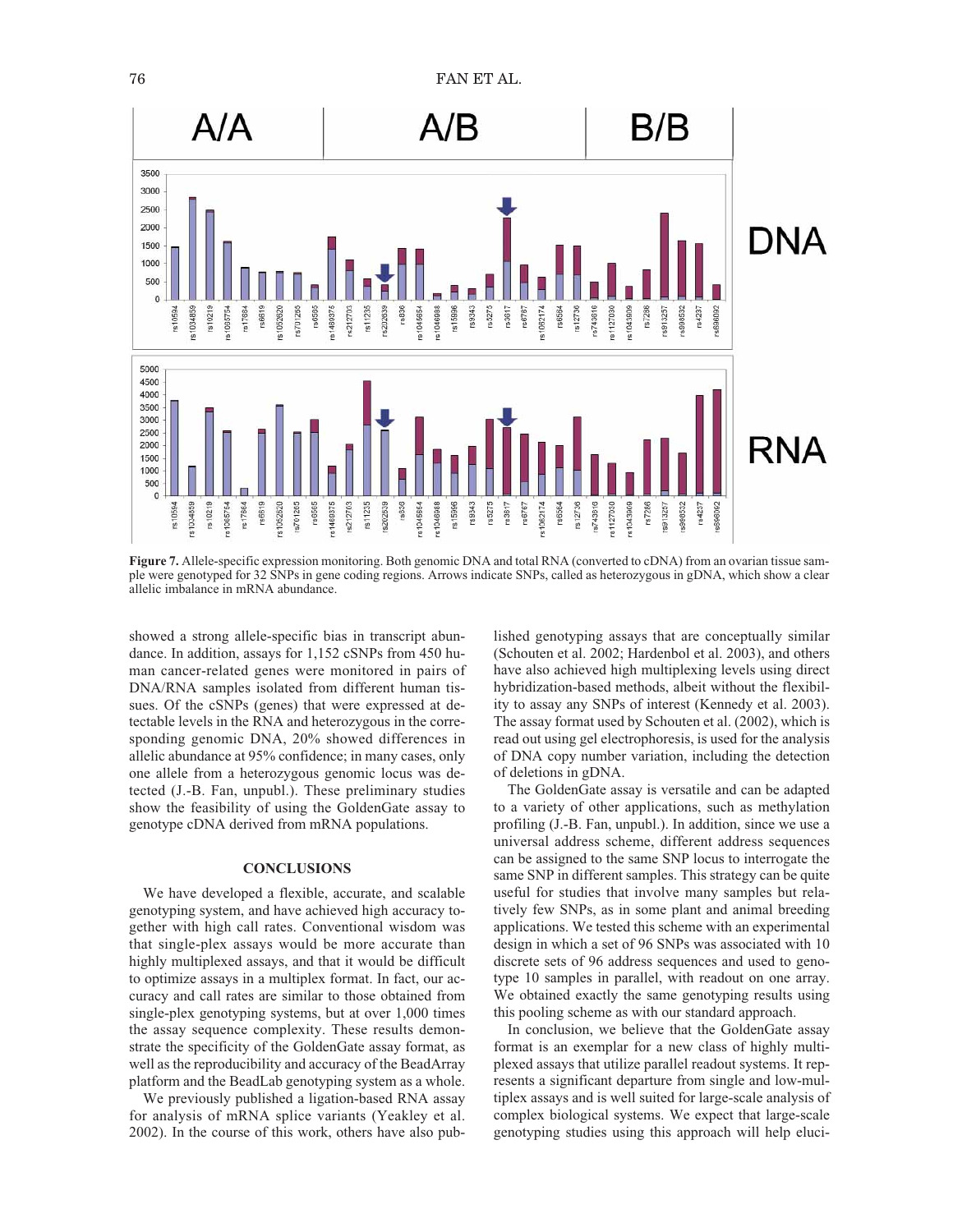date the genetic basis of complex diseases, and we are also optimistic that many new applications will spring from the general approach we have developed.

# **ACKNOWLEDGMENTS**

The authors thank Steven Barnard, Diping Che, Todd Dickinson, Michael Graige, Robert Kain, Michal Lebl, and Chanfeng Zhao for their contributions to the development of the BeadArray and Oligator technologies that provided the foundation for this work. We also thank Steffen Oeser for assistance with graphics. The work described here was supported in part by grants R44 HG-02003, R43 CA-81952, and HG-002753 from the National Institutes of Health to M.S.C.

# **APPENDIX**

## **GoldenGate™ Assay Procedures**

Details may vary depending on the specifics of the genotyping system used. All robotic processes were performed on a Tecan Genesis Workstation 150 (Tecan). Up-to-date protocols are supplied with genotyping systems from Illumina, Inc.

*Immobilization of genomic DNA to streptavidincoated magnetic beads.* Genomic DNA (20 µl at 100 ng/ $\mu$ l) was mixed with 5  $\mu$ l of photobiotin (0.2  $\mu$ g/ $\mu$ l, Vector Laboratories) and 15 µl of mineral oil, and incubated at 95ºC for 30 minutes. Trizma base (25 µl of 0.1 M) was added, followed by two extractions with 75 µl of Sec-butanol to remove unreacted photobiotin. The extracted gDNA (20 µl) was mixed with 34 µl of Paramagnetic Particle A Reagent (MPA; Illumina) and incubated at room temperature for 90 minutes. The immobilized gDNA was washed twice with DNA wash buffer (WD1) (Illumina) and resuspended at  $10$  ng/ $\mu$ l in WD1. In each subsequent reaction, 200 ng (10 µl) of DNA was used.

*Annealing of assay oligonucleotides to genomic DNA*. Annealing reagent (MA1; Illumina; 30 µl) and SNP-specific oligonucleotides (10 µl containing 25 nm of each oligonucleotide) were combined with immobilized DNA (10 µl) to a final volume of 50 µl. LSOs were synthesized with a 5´ phosphate to enable ligation. Annealing was carried out by ramping temperature from 70ºC to 30ºC over ~8 hours, then holding at 30ºC until the next processing step.

*Assay oligo extension and ligation.* After annealing, excess and mishybridized oligonucleotides were washed away, and 37 µl of master mix for extension (MME; Illumina) was added to the beads. Extension was carried out at room temperature for 15 minutes. After washing, 37 µl of master mix for ligation (MML; Illumina) was added to the extension products, and incubated for 20 minutes at 57ºC to allow the extended upstream oligo to ligate to the downstream oligo.

*PCR amplification.* After extension and ligation, the beads were washed with universal buffer 1 (UB1; Illumina), resuspended in 35 µl of elution buffer (IP1; Illumina) and heated at 95ºC for one minute to release the ligated products. The supernatant was then used in a 60-µl PCR. PCR reactions were thermocycled as follows: 10 seconds at 25ºC; 34 cycles of (35 seconds at 95ºC, 35 seconds at 56ºC, 2 minutes at 72ºC); 10 minutes at 72ºC; and cooled to 4ºC for 5 minutes. The three universal PCR primers (P1, P2, and P3) are labeled with Cy3, Cy5, and biotin, respectively.

*PCR product preparation.* Double-stranded PCR products were immobilized onto paramagnetic particles by adding 20 µl of Paramagnetic Particle B Reagent (MPB; Illumina) to each 60-µl PCR, and incubated at room temperature for a minimum of 60 minutes. The bound PCR products were washed with universal buffer 2 (UB2; Illumina), and denatured by adding 30 µl of 0.1 N NaOH. After 1 minute at room temperature, 25 µl of the released ssDNAs was neutralized with 25 µl of hybridization reagent (MH1; Illumina) and hybridized to arrays.

*Array hybridization and imaging.* Arrays were hydrated in UB2 for 3 minutes at room temperature, and then preconditioned in 0.1 N NaOH for 30 seconds. Arrays were returned to the UB2 reagent for at least 1 minute to neutralize the NaOH. The pretreated arrays were exposed to the labeled ssDNA samples described above. Hybridization was conducted under a temperature gradient program from 60ºC to 45ºC over ~12 hours. The hybridization was held at 45ºC until the array was processed. After hybridization, the arrays were first rinsed twice in UB2 and once with IS1 (IS1; Illumina) at room temperature with mild agitation, and then imaged at a resolution of 0.8 microns using a BeadArray Reader (Illumina; Barker et al. 2003). PMT settings were optimized for dynamic range, channel balance, and signal-to-noise ratio. Cy3 and Cy5 dyes were excited by lasers emitting at 532 nm and 635 nm, respectively.

Genotyping with RNA samples. A 20-ul reverse transcription reaction containing a reaction mix (MMC; Illumina) and total RNA (up to 1 µg), was incubated at room temperature for 10 minutes and then at 42ºC for 1 hour. After cDNA synthesis, the remainder of the assay was identical to the GoldenGate assay described above.

#### **REFERENCES**

- Abravaya K., Carrino J.J., Muldoon S., and Lee H.H. 1995. Detection of point mutations with a modified ligase chain reaction (Gap-LCR). *Nucleic Acids Res.* **23:** 675.
- Barker D.L., Therault G., Che D., Dickinson T., Shen R., and Kain R. 2003. Self-assembled random arrays: High-performance imaging and genomics applications on a high-density microarray platform. *Proc. SPIE* **4966:** 1.
- Cai H., White P.S., Torney D., Deshpande A., Wang Z., Keller R.A., Marrone B., and Nolan J.P. 2000. Flow cytometrybased minisequencing: A new platform for high-throughput single-nucleotide polymorphism scoring. *Genomics* **66:** 135.
- Chen J., Iannone M.A., Li M.S., Taylor J.D., Rivers P., Nelsen A.J., Slentz-Kesler K.A., Roses A., and Weiner M.P. 2000. A